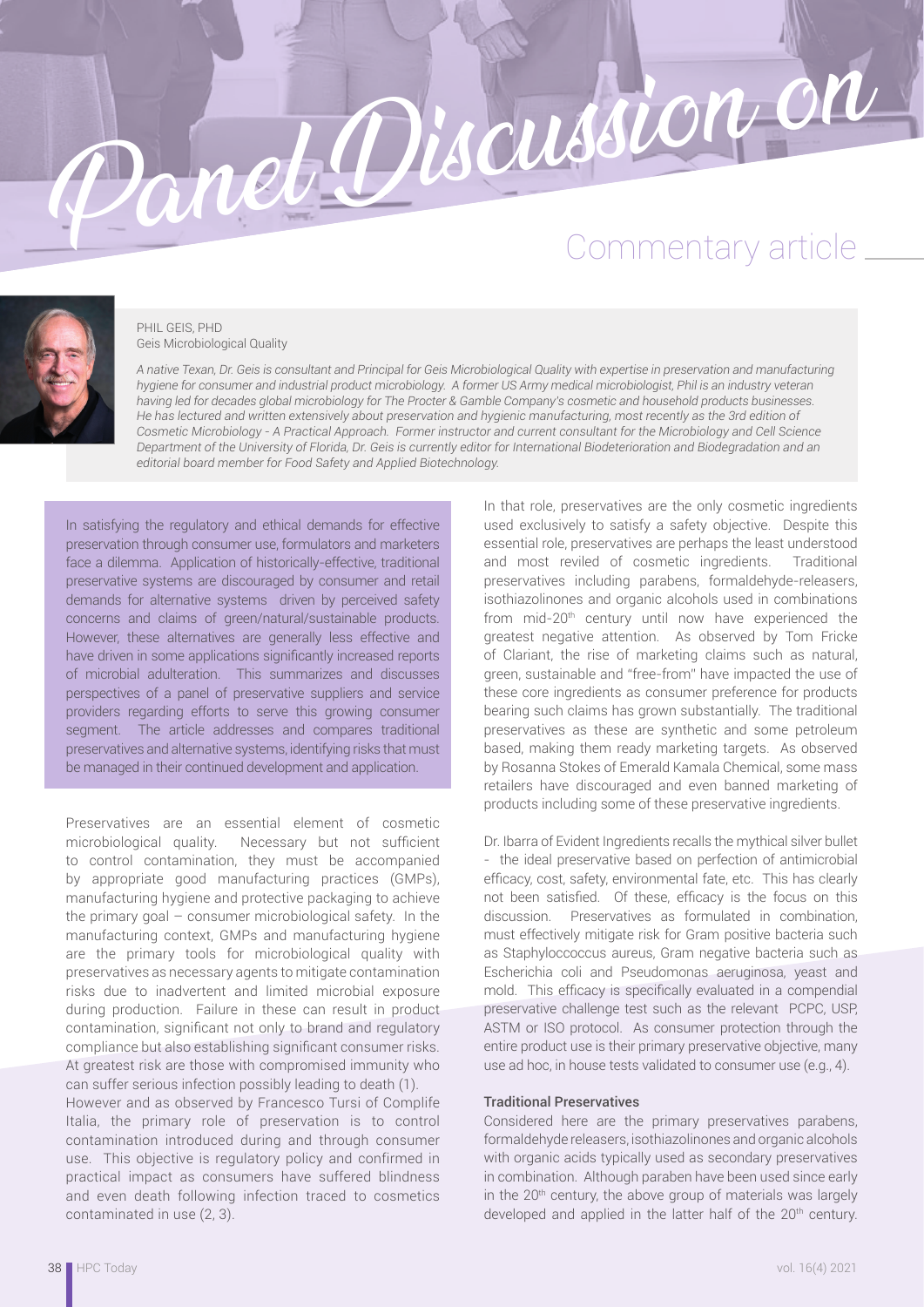# PRESERVATIVES IN COSMETICS

Used in combinations with synthetic chelator, developed manufacturing hygiene and appropriate packaging, these established a substantial record of microbiological quality. Many major marketers continue to use these traditional preservative systems presumably based on their internal risks assessments and perspective of consumer safety. Additional considerations driving continued use of traditional preservatives include their established safety-in-use profiles, consistent efficacy across and between formulas variations and regulatory compliance in those regions that specifically list allowable preservatives. Although parabens and formaldehyde releasers current garner the greatest negative attention, all these primary preservatives are at risk again despite their generally-accepted safety in use. It is noteworthy that traditional preservatives with developed manufacturing controls established a record of excellent microbiological quality recognized by the US FDA.

### Alternative Preservative Systems

Certainly, many preservatives and preservatives combinations are offered as alternatives to the traditional systems. One group of alternative preservatives is composed of "natural" preservatives. Preservation using materials obtained unchanged in chemical composition from nature is a very problematic effort. In the cosmetic context, this involves expensive, niche ingredients of limited efficacy, many of undefined and potentially inconsistent composition and purity. At least one preservative considered to be natural has been exposed as adulterated with synthetic biocides. As composition of preservatives obtained directly from nature is typically complex and specific chemical responsible for efficacy is not defined, batch-to-batch compositional differences bring concern for inconsistent efficacy. For botanical ingredients such as essential oils, contamination with pesticides can be a concern and scale up of supply to meet the needs of a global marketer must address concerns for expanded cultivation of invasive plants and social concerns. Sylvai Nefkens of Celanese notes single antimicrobial compounds such as the traditional preservatives Benzoic and Sorbic acids and Benzyl alcohol can be purified from natural sources. However, sourcing on an industrial scale is simply not practical. In fact, magnitude of supply for preservatives obtained unchanged from nature is unlikely to satisfy the demands of any major global brand.

However, the definition of "natural" finds variable consideration. Ms. Nefkens notes the effective definition of "natural" in some considerations such as those of COSMOS and ISO 16128 addresses the use of synthetic production of materials found in nature. Termed by some as "naturally compliant", the preservative status of "natural" has been effectively established via credentialing organizations. For example, synthetic petroleum based preservatives such as Benzoic and Sorbic acids and Benzyl alcohol are established as effectively "natural" in claims by the organization based on their parallel presence in nature. In some marketing efforts, the concept is extended to materials obtained from nature and subsequently modified in chemical composition such as Sorbitan and Glyceryl caprylates and Capryl hydroxamic acid. Whether natural or naturally compliant, these preservatives with preservative boosters are less effective than traditional preservatives and so are used typically at higher concentrations and in more extended combinations.

Ms. Stokes emphasized application of the "Hurdle concept" in preservation. Here, a product is preserved by extended combinations of antimicrobial factors including but not limited to recognized preservatives. Whereas traditional preservatives typically use two or three recognized primary preservatives, products preserved by the Hurdle concept may use a few chemicals of materials of limited preservative capacity combined with formulation factors such pH, water activity, surfactant concentration, chelators, increased manufacturing controls, protective packaging and other factors that mitigate risk of microbiological contamination. The concept of multifunctional materials, ingredients serving cosmetic functions that also possess antimicrobial efficacy. Dr. Ibara referred to this process in context of an established "toolbox" with alternatives and antimicrobials specific to formulation needs.

A final alternative concept is expressed in the claim "preservativefree." Virtually all aqueous (water containing) cosmetics require preservation. Whereas some products bearing this claim are indeed at substantial risk for contamination, others use antimicrobial ingredients not listed and established as "preservatives" in official regulatory documents.

A unique aspect of preservation and product quality was identified by Shaheen Majeed of Sabinsa- direct and indirect impact of preservatives on the microbiome. Arianna Filippini of ROELMI HPC extended this concern to preservative effect of efficacy of microbiome directed, pre and probiotic products. Whereas the impact of long term cosmetic use on skin microbiome is a subject of ongoing research, Ms. Filipinni presented data addressing the immediate impact of preservatives on the efficacy of prebiotic cosmetics. Even more problematic is preservation and product quality of probiotic products – those formulated to offer effective populations of living microorganism to skin. Microbial contamination of probiotic nutritional products has been reported, in some cases resulting in serious and even fatal infections (5, 6). Such risk will certainly require management in probiotic cosmetic products. However, even if intensified GMP and manufacturing hygiene controls adequately mitigate potential contamination in cosmetic production, the question of contamination in use must also be addressed and without compromising viability of the probiotic active microorganism.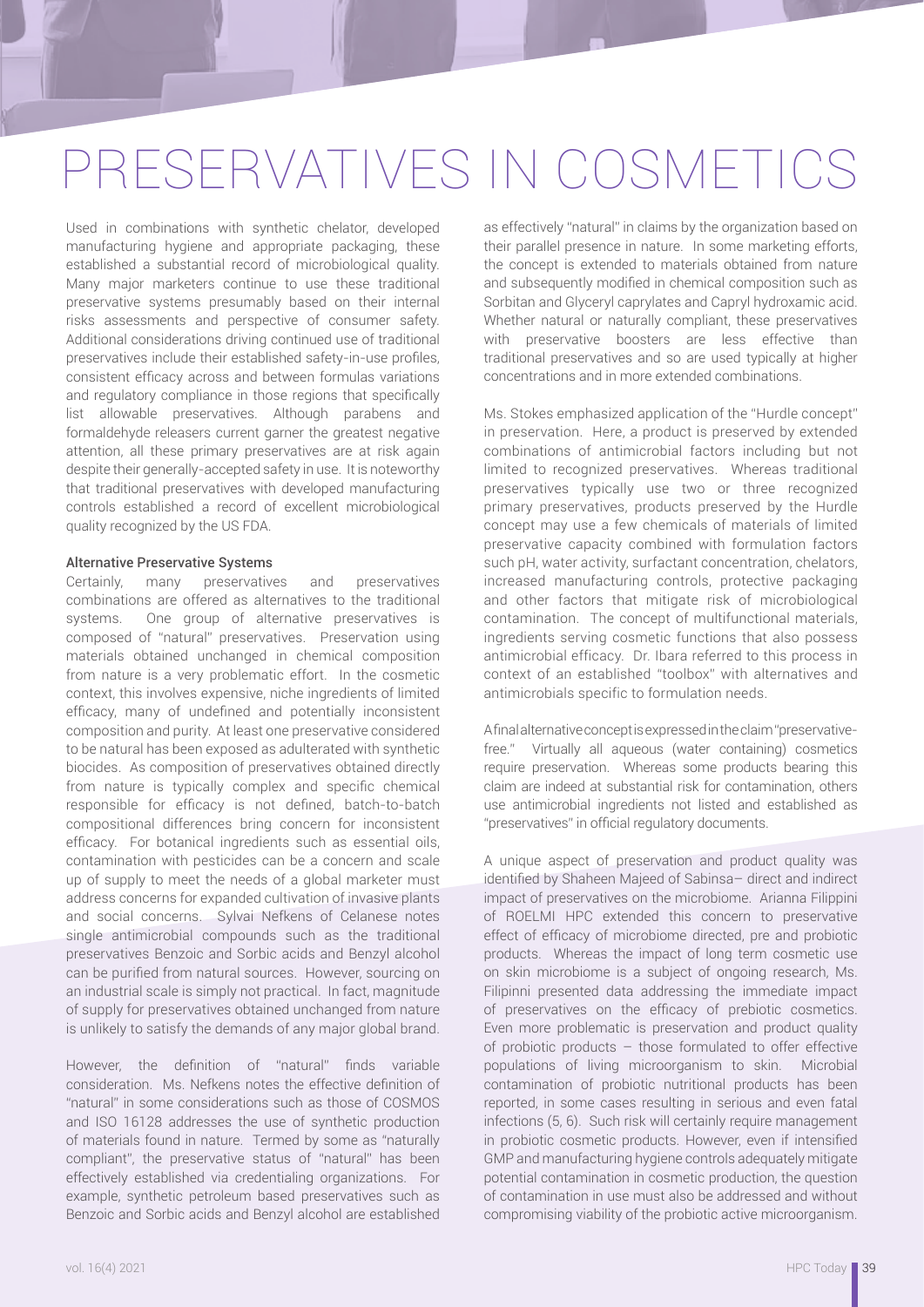This risk mitigation effort does not lend itself to traditional methods. Dr. Sylvie Cupferman on behalf of Cosmetics Europe observed the challenge documented by EU Scientific Committee for Consumer Safety notes of guidance from 2021 "Total germ count and challenge tests are not directly applicable for the case of probiotic cosmetic formulations to which live or viable microorganisms have been intentionally added."

### The Conundrum

Traditional preservatives face strong consumer preference and marketing heads winds against which industry's preservative defense efforts have shown little success. However, alternatives currently available bring diminished efficacy, substantial complexity, and an increasing record of microbiological quality failures. So, what has the cosmetic industry done in response? Many major marketers have maintained the use of traditional preservatives. Despite of growing consumer interest in alternative, especially natural, preservatives, apparent interpretation of responsibility for consumer safety in context of corporate risk assessment fails to find alternatives of sufficient efficacy in their products. As judged by records of enforcement for cosmetics, traditional preservation was associated with a substantial record of microbiological safety from the latter decades of the 20<sup>th</sup> century to now.

Whereas some maintain traditional preservatives, there are clearly forces from consumer-perceived safety concerns that drive to alternative systems. These are available and apparently can successfully establish microbiological quality despite comprise in efficacy. However, application of such alternatives has not maintained the record of microbiological safety established by traditional preservatives. Contamination of such systems continues to dominate cosmetic enforcement

# Panelists

reports (7) with numbers in one pre-covid year the greatest this 40 year veteran of the industry can recall. Dr. Ibarra also noted an additional challenge - the extremely limited supply of preservation technologists with expertise to effectively establish alternative systems. Unlike the academic programs of food microbiology and the extended professional literature base and training of pharmaceutical microbiology, cosmetic microbiology is an arcane practice that can only be learned in practice and application. Clearly, the industry faces challenges in defending the appropriate and safety in use of traditional preservations and the appropriate application of alternatives systems, especially in the broad concept of natural/natural identical ingredients (8).

### REFERENCES AND NOTES

- 1. Geis, Philip A., ed. Cosmetic microbiology: A Practical Approach. CRC Press, 2020.
- 2. Wilson, L.A. and Ahearn, D.G., 1977. Pseudomonas-induced corneal ulcers associated with contaminated eye mascaras. Am J Ophthalmology, 84:112..
- 3. Fainstein, V. et al., 1988. Hair clipping: another hazard for granulocytopenic patients?. J Infect Dis 158:655.
- 4. Brannan, et al., 1987. Correlation of in vitro challenge testing with consumer use testing for cosmetic products. Appl Env Microbiol 53:1827.
- 5. Benedict, K., et al. 2016. Invasive fungal infections acquired from contaminated food or nutritional supplements: a review of the literature. Foodborne Path Dis 13:343.
- 6. Vallabhaneni, et al. Fatal gastrointestinal mucormycosis in a premature infant associated with a contaminated dietary supplement—Connecticut, 2014. Morbidity and mortality weekly report, 64:155.
- 7. Periz, G., et al. 2018. FDA 2014 survey of eye area cosmetics for microbiological safety. Lett Appl Microbiol 67:32.
- 8. Lundov, M.D. and Zachariae, C., 2008. Recalls of microbiologically contaminated cosmetics in EU from 2005 to May 2008. Int J Cosm Sci 30:471.

### SYLVIE CUPFERMA

on behalf of Cosmetics Europe Expert Team in Product Preservation

### SYLVIA NEFKENS

Technical market specialist Home and Personal Care Celanese

### TOM FRICKE Manager Technical Application Cosmetics EMEA Clariant

### PETRA SCHAAL Application Development Manager Preservatives Clariant

### FRANCESCO TURSI Laboratory director

CompLife Italia

### ROSANNA STOKES

Business Development Manager, Emerald Kalama Chemical

### FERNANDO IBARRA

Managing Director Evident Ingredients

### ARIANNA FILIPPINI

Product Manager Formula Protection ROELMI HPC

### SHAHEEN MAJEED

President Sabinsa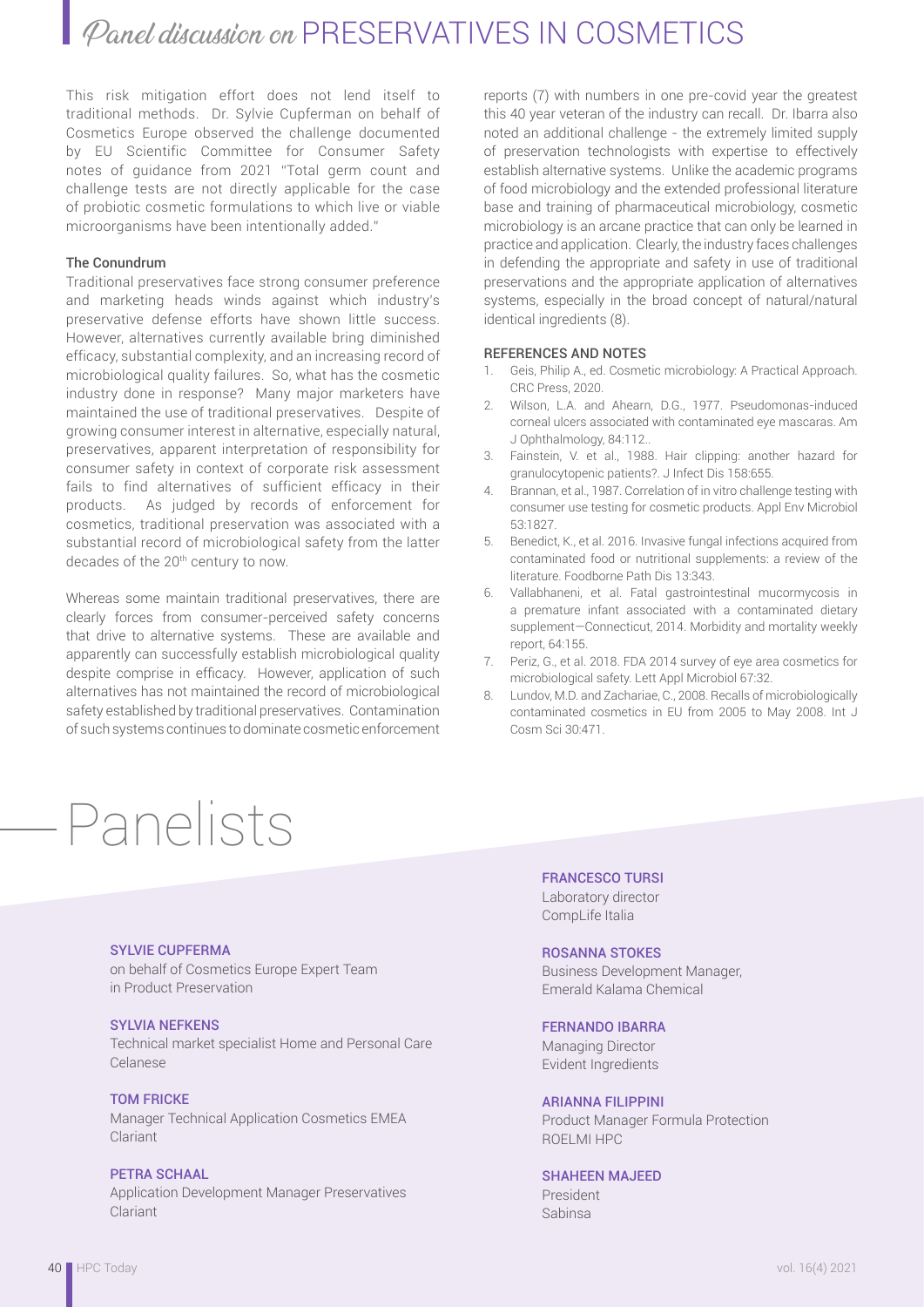# ASSOCIATION

# ANTIMICROBIAL PROTECTION OF COSMETIC PRODUCTS KEY FOR CONSUMER SAFETY

Ensuring consumer safety is a priority for the cosmetic industry, but it is also a legal requirement. The European Cosmetic Products Regulation (CPR) requires i) that cosmetic products are protected from microbial contamination to avoid consumer health issues, and ii) that preservatives used in cosmetics are safe. The CPR provides a limited list of permitted preservatives, however, if a potential safety concern is identified, the preservative, like any other cosmetic ingredient, may undergo a safety evaluation by the European Commission's Scientific Committee for Consumer Safety (SCCS). The CPR requires that the Cosmetic Product Safety Report – Part A includes the results of a preservation challenge test report, which confirms the microbial stability of the cosmetic products. Cosmetics do not need to be sterile. However, they must not be contaminated with microorganisms considered as potentially harmful to the consumer, and the density of other microorganisms should remain low. Preservatives are incorporated into cosmetic products to prevent the growth of microorganisms that could adversely affect the health of the consumers. Without preservation, bacteria, yeast and mould could develop, leading to product deterioration, spoilage as well as potential consumer health and safety issues. The safety of the individual cosmetic ingredients is important, but equally important is the safety of the finished cosmetic products. Preservation is key to deliver a finished cosmetic product, which is both safe for the consumer to use and brings the benefits that the consumer expects.

Microorganisms that are always present on our skin and in the air around us can get into products during normal use. Therefore, most cosmetics products require some form of preservation to protect them from contamination. The antimicrobial protection of a cosmetic product can be ensured by various means: chemical preservation, inherent characteristics of the formulation,

package design, manufacturing process (cf. ISO 29621-2017) or a combination of these. Adding preservatives to cosmetic formulations is a common way to achieve this objective.

Water-based cosmetic products in particular provide favourable conditions for growth of a wide range of microorganisms. This is especially the case with multiple use products. Therefore, reducing water in the formula may be an option, also for sustainability reasons. However, even though ISO 29621 states that, *"a low water activity level alone is more than sufficient to keep a product adequately preserved*", depending on the composition and the conditions of use, addition of a preservative may be needed. For example, the development of formulations marketed as concentrates or solids, which have to be diluted by the consumer to refill a standard pack for multiple use, requires additional preservation considerations to be taken into account. The challenge is to find a preservative system that is effective in the final formulation, but does not exceed the allowed concentration limits in the nondiluted form.

Similarly, a case-by-case approach should be considered for natural and/or organic products. These can be more prone to support microbial growth compared to other products. Usually, raw materials included in them contain a higher bioburden and additionally can be considered as 'food' for microorganisms. Appropriate product preservation is therefore equally important for natural and/or organic products as it is for other types of products. Natural and/or organic products need to undergo the same safety assessment by manufacturers to ensure that they are adequately preserved. However, the number of acceptable preservatives that can be

used in such products is even more limited due to the requirements of the organic labels.

Preservation is also key in case of microbiome friendly, but also probiotic products. The latter are products to which microorganisms can be intentionally added. However, even these types of products need to be properly protected from the microbiological contamination such as unwanted pathogenic microorganisms. The challenge with the preservation of such products was acknowledged in the latest revision of the SCCS Notes of Guidance issued in April 2021 (11<sup>th</sup> revision) that states: "*Total germ counts and challenge test are not directly applicable for the case of probiotic cosmetic formulations to which live or viable microorganisms have been deliberately added."* 

There is a rising trend of re-filling cosmetic product packaging, which is an option desired by many consumers and contributing to sustainability goals by reducing the quantity of packaging waste. This presents another interesting case from the product preservation perspective. Regardless of where the refilling takes place, in a retail setting or at home, it could pose additional preservation challenges, given an enhanced potential for contamination. Consequently, the formula of a refillable product needs to be specifically designed to respond to this concern.

The science of preserving cosmetic products is complex and an individual approach needs to be taken for each product. Numerous aspects such as the ingredients to be used, manufacturing process, packaging, product delivery and consumer use and storage need to be considered each time. Given this complexity, a wide palette of preservative ingredients helps to ensure that cosmetics are adequately preserved across the whole spectrum of products and they deliver the benefits that the consumers expect.

SYLVIE CUPFERMAN on behalf of Cosmetics Europe Expert Team in Product Preservation

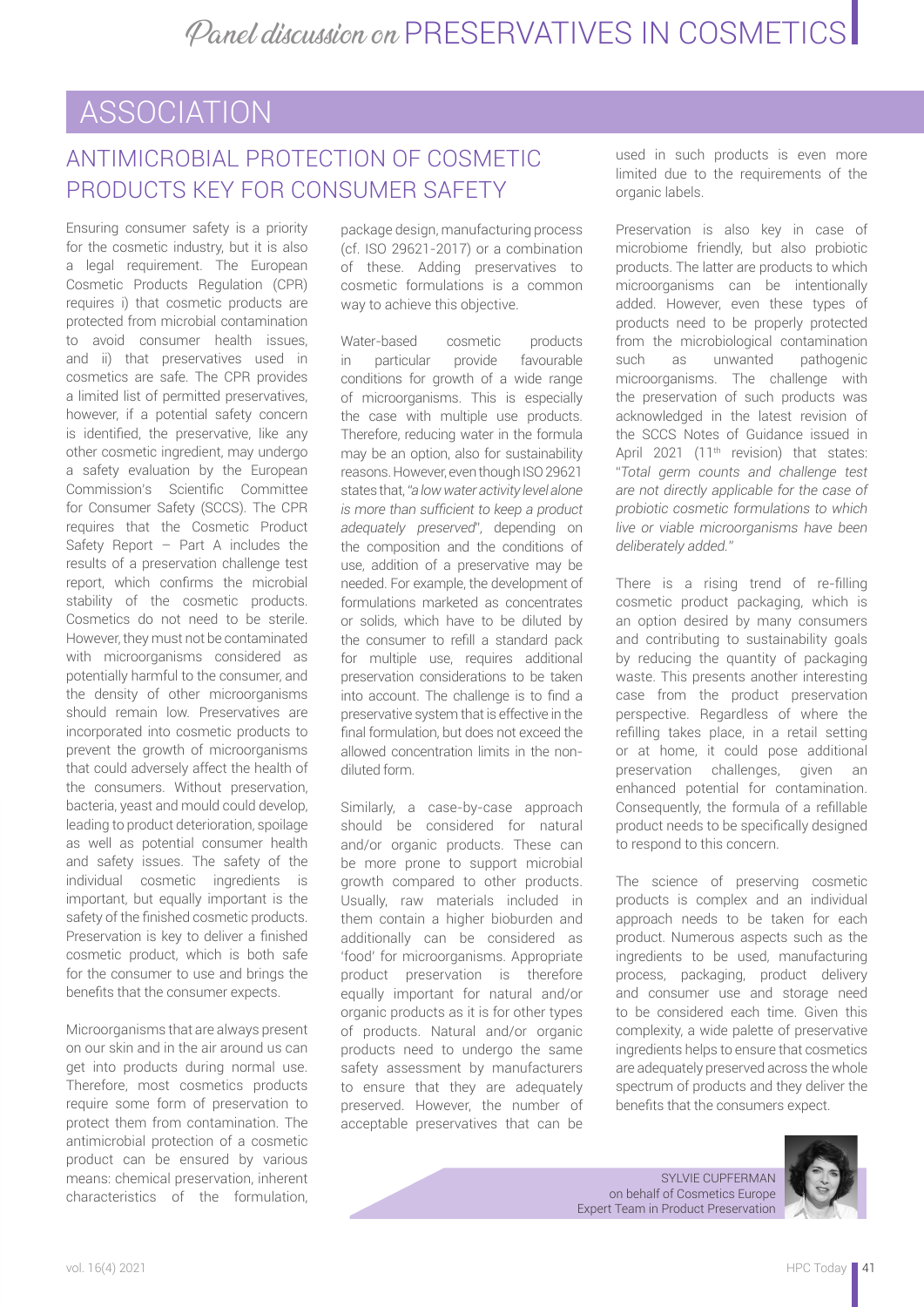# COMPANIES

# HOW DOES THE CONSUMER NEED FOR NATURAL AND SUSTAINABLE PRODUCTS IMPACT PRESERVATION?

Celanese is a global chemical and specialty materials company that manufactures and engineers a variety of raw materials and products essential to everyday living. Among those are sorbic acid and potassium sorbate, which have a long history of safe use as preservatives in food, feed, pharmaceutical and personal care products. Celanese is the only Western producer of sorbic acid and potassium sorbate and has been manufacturing these for over 50 years.

Sorbic acid and potassium sorbate are currently manufactured from petrochemical resources. Sorbic acid has been isolated from natural resources, such as the mountain ash berry; however, sourcing from these berries on an industrial scale is not practical.

For several decades, the personal care industry has focused on natural (derived) ingredients. Natural ingredients are attractive to consumers – even though they are not necessarily better, safer or more sustainable than synthetic ingredients. There is no objective definition of the term "natural," although within the COSMOS and the ISO 16128 standards, definitions

exist for "natural" and "naturalderived" raw materials. These definitions encompass the origin of the raw material, as well as the processes used to obtain and/or derivatize the raw material.

Consumer demand for natural products has a big impact on preservation, given that according to Annex V of the Regulation (EC) No 1223/2009 on Cosmetic Products, the options for natural preservatives allowed in cosmetic products are very limited. Therefore, formulators must often resort to the use of 'multifunctional' ingredients that boost preservative efficacy, or to plant extracts having some antimicrobial efficacy, but which are not officially listed on the Annex V list of allowed preservatives. Consequently, formulators often struggle with finding an effective preservative system that is completely natural, compliant with the COSMOS or ISO 16128 definitions, and which is also attractive from a cost standpoint.

Organic acid derivatives, such as sodium benzoate and potassium sorbate, are recognized as natureidentical by European labels such as COSMOS and NATRUE. The use of these preservatives is compliant with these certifications, but they are still considered synthetic.

It is possible to manufacture sorbic acid and potassium sorbate using bio-based and renewable feedstocks, and Celanese is currently investigating the options to produce these from nonpetrochemical - hence naturally derived and renewable – sources.

Using bio-based raw materials can be considered a major step towards reducing the dependence on petrochemical feedstocks and it responds to the increasing consumer demand for more sustainable products. The utilization of bio-based feedstocks is, however, not covered in the current COSMOS standard as option to achieve a naturally derived ingredient.

In addition, in a continuous production process, the best way to start switching production towards a more sustainable bio-based product is by using a mass-balance approach - however, this approach is also not recognized within the COSMOS and ISO 16128 standards.

With the increased focus on sustainability, and the positive policy context created by the new European Chemical Strategy for Sustainability which encourages innovation in safe and sustainable chemicals, we believe that nature-identical ingredients manufactured from renewable resources, using a mass balance approach should either have their own definition, classifying them as more sustainable options to the same petrochemically derived product – or alternatively, they should be considered to qualify for a Natural Origin Index according to ISO 16128 or COSMOS certification.

Having their own definition would allow the alignment of claims on cosmetics products on a clear and harmonized legal basis, enabling consumers to make informed consumption choices; while having them qualify as natural derived would broaden the portfolio of preservatives available to formulators of natural and sustainable products that conform with Annex V of the Cosmetic Regulation.



SYLVIA NEFKENS Technical market specialist Home and Personal Care Celanese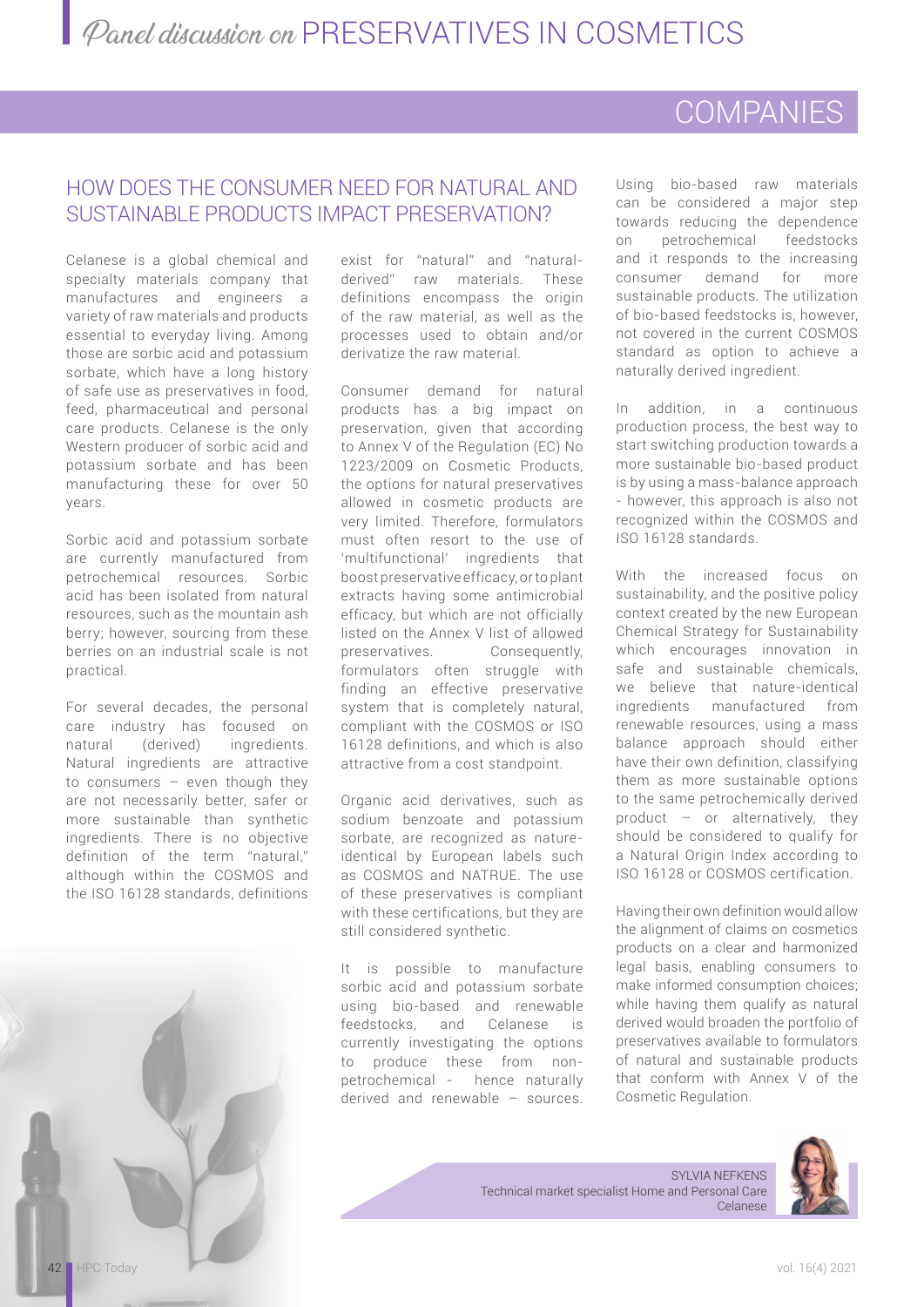### THE GREEN CHALLENGE – BOOSTING PRESERVATION WITH NATURALLY DERIVED INGREDIENTS

The offer of Personal Care products following the natural and sustainable trend continues to grow quickly. Green claims are rising, and this market trend is also affecting preservatives as core ingredients of a cosmetic formulation. Traditional preservatives are typically petro-based and some of them are under either regulatory or public scrutiny. As a result, the number of broadly accepted preservatives for cosmetics continues to shrink. Therefore, it is highly desired to either reduce the amount of the synthetic preservatives or move to natural alternatives which generally show weaker performance. For natural certifications like COSMOS or Natrue especially, only a few selected preservatives are allowed (1, 2).

Nevertheless, cosmetic formulations must be safe against the growth of microorganisms to avoid product spoilage and to protect consumers. Although certain ingredients gain higher attention or are under public scrutiny. Therefore, the efficient preservation is a key requirement in formulation design, and solutions need to meet the high-quality standards as well as consumer demands.

A promising reasonable way to achieve this goal is to use multifunctional preservative boosters. Their use decreases the preservative levels to the minimum quantity needed for preservation without compromising on performance.

### RENEWABLE PRESERVATION BOOSTERS AS SOLUTION FOR NATURAL AND SUSTAINABLE **COSMETICS**

Preservation boosters are not a new topic but established solutions like Ethylhexylglycerin and Caprylyl Glycol are typically fully synthetic and consequently formulators face a challenge to use these solutions in highly natural formulations.

To overcome these limitations most of the recent innovations in the field of preservative boosters follow the powerful market trend for renewable and natural solutions. For example, Clariant offers three different naturally derived solutions, addressing the needs of various kinds of cosmetic formulations from rinse-off to leave-on covering also a broad pH range. Cosmetic products containing these boosters need considerably less preservative to ensure safe protection. Their efficiency with various preservatives has been proven in extensive testing according to high standards like Ph. Eur., usually enabling the amount of listed preservative to be cut by half.

SORBITAN CAPRYLATE - THE ESTABLISHED NATURALLY DERIVED PRESERVATION BOOSTER *Sorbitan Caprylate* is in the meantime a well-

established COSMOS and Natrue conform multifunctional ingredient with a renewable carbon index (RCI) of 100%. Due to its boosting properties, it has been the base for numerous broad spectrum efficient blends for many years. These blends with Benzoic Acid, Benzyl Alcohol or Potassium Sorbate are based on powerful synergistic effects (3, 4). Therefore, *Sorbitan Caprylate* is used in various market formulations in the segment of leave-on, rinse-off and even wet wipes, which are known to be difficult to preserve. As multifunctional ingredient it acts in leaveon formulations as co-emulsifier and in rinse-off systems it can support the buildup of viscosity as thickening agent (5).

### CAPRYLOYL/CAPROYL ANHYDRO METHYL GLUCAMIDE - THE FLEXIBLE BOOSTER OPTION FOR VARIOUS APPLICATIONS

*Capryloyl/Caproyl Anhydro Methyl Glucamide* is a biodegradable, naturally derived (ISO 16128), COSMOS approved, multifunctional ingredient based on glucose sirup and palm kernel oil. As preservation booster it synergistically supports the antimicrobial protection of a formulation and allows to reduce the amount of actual preservative needed up to 50%. Its unique property compared to other preservation boosters is its very high water solubility. Therefore, it can be used as preservation support in almost all cosmetic formulations, including transparent natural formats, without any additional need for a solubilizer. In addition, *Capryloyl/Caproyl Anhydro Methyl Glucamide* also acts as a PEGfree solubiliser (6-8).

### CAPRYLYL GLYCERYL ETHER - THE EFFICIENT NATURAL DERIVED BOOSTER SOLUTION

*Caprylyl Glyceryl Ether* is an effective preservative booster over a wide pH range and offers a powerful solution for natural, COSMOS approved leave-on formulations with a RCI target of 100%.

As it outperforms the chemically similar, fully synthetic Ethylhexylglycerin it is applicable at low levels also beyond just natural formulations. Beside this, it acts as a pure colourless oil as it is a medium spreading emollient which provides a light skin feel (9).

### **SUMMARY**

In future, preservation of cosmetic formulations remains a challenge due to a shrinking toolbox of traditional preservatives. The strong trend towards more natural formulations will continuously increase the need for multifunctional ingredients and versatile preservative boosters. Now, several biodegradable and naturally derived boosters with high RCI like *Sorbitan Caprylate*(5), *Capryloyl/Caproyl Anhydro Methyl Glucamide*(6, 7, 8) and *Caprylyl Glyceryl Ether*(9) are available for various applications in Personal Care. This enables formulators to overcome the green challenge and to ensure a safe protection of their products including those for the fastgrowing natural cosmetic market.

### REFERENCES AND NOTES

- 1. COSMOS Standard available online at https:// [www.cosmos-standard.org/about-the](https://www.cosmos-standard.org/about-the-)cosmos-standard
- 2. Natrue standard available online at https://www. [natrue.org/our-standard/natrue-criteria-2/](https://natrue.org/our-standard/natrue-criteria-2/)
- 3. Gauczinski J., Pilz F., Desikan A., Neuhoff H. (2014). New preservation alternatives to meet latest market requirements for safer and greener preservation. *SOFW-Journal*, *4*, 42-47.
- 4. Gauczinski J., Vielkanowitz C., Lasbistes N. (2017). Next generation preservation options. *Personal Care Magazine*, *11*, 69-72.
- 5. Pilz F., P. Klug P. (2010). A welcome side effect. *Houshold and Personal Care Today*, *3*, 22-24.
- 6. Schaal P. (2020). A derived natural option supporting less preservative use & more formulation flexibility. *Speciality Chemicals*, *4*, 28-30.
- 7. Schaal P., Starkulla G., Breffa C. (2021). Clean and simple. *Cosmetics & Toiletries*, 136, 45.
- 8. Ilao C., Breffa C. (2021). Lightening the load of preservation challenges. *Personal Care Magazine*, *2*, 1-3.
- 9. Fricke T., Back U., Grohmann J., (2021). New 100% natural booster. *Pharmacos*, *3*, 32-33.



Application Development Manager Preservatives Clariant

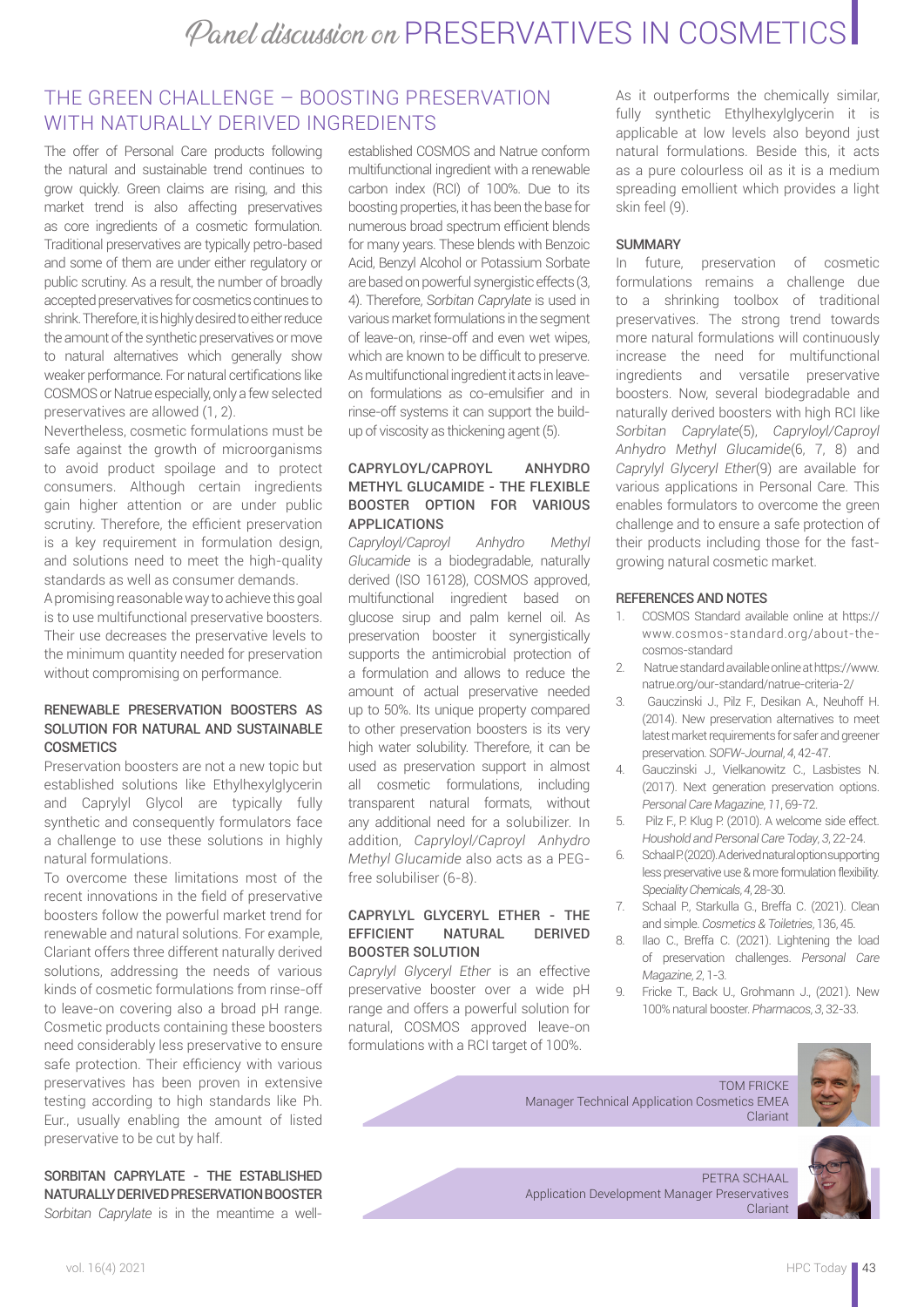# PRESERVED AND ANTIMICROBIAL COSMETIC PRODUCTS, BIOCIDES AND PMCs, SOME CLARITY NEEDED!

Preservatives are added to cosmetic products in order to avoid the microbial contamination that could occur from utilization by consumers.

Such approach is necessary for water-based cosmetic products formulated without applying measures for making them selfpreserved, i.e. using structural ingredients aimed at reducing the water activity of the formulation (e.g. glycols) or including functional actives endowed with a secondary antimicrobial activity (e.g. essential oils, conditioners, betaine).

Preservatives allowed in cosmetics are listed in the Annex V of the Regulation (EC) 1223/2009, where concentration limits are defined for the different cosmetic categories as a result of a correct balance between their antimicrobial effect and the assessed exposure risk to biocidal ingredients. Efficacy of preservative systems in cosmetic products is evaluated according to standardized/ published methods (ISO 11930/ PCPC Microbiology Guidelines) that also define acceptance criteria to be compliant with. Cosmetic products may also claim antimicrobial properties, in terms of reducing global cutaneous microbial load, to be attained mainly through the mechanical removal of dirt from the skin and contextually the removal of the microorganisms contained/ associated to it. Such antimicrobial activity, or better hygienizing/ sanitizing effect, claimed in cosmetics as detergent activity, fulfils the regulatory requirements set out for cleansing products, when it is visibly presented as a secondary activity with respect to the primary cosmetic functions, according to the following scope of application: "with a view exclusively or mainly to cleaning external parts of the human body or with the teeth and the mucous membranes of the oral cavity, perfuming them, changing

their appearance, protecting them, keeping them in good condition or correcting body odours".

Even cosmetics formulated with specific antimicrobial ingredients fulfills the above requirements: activity achieved – for example - by the presence of Climbazole (an antifungal agent that is effective in preventing the growth of the dandruff-causing fungus) in shampoos, or Chlorexidine in mouthwashes, has to be considered secondary to the cosmetic function of a shampoo or a mouthwash in cleaning and keeping in good condition, as long as a correct presentation of the products is used.

Therefore, a proper handwashing with a cosmetic liquid detergent or bar/powder soaps on a regular basis, especially when responding to general WHO procedures, represents one of the most effective measure to prevent current infection from Covid-19, since it helps mechanically and physically hinder microorganisms from hands without appealing any disinfectant activity, which in fact falls under the biocides scope of application: "to protect humans, animals, materials or articles against harmful organisms like pests or bacteria, by the action of the active substances contained in the biocidal product".

The Biocides Product Regulation (BPR) 528/2012 concerns the placing on the EU market and the use of biocidal products, through a process that foresees the approval of active substances and the authorization of biocidal products containing them. Biocidal products

are divided into 22 different product types (PT), based on their intended use, and are grouped into four main groups, namely disinfectants, preservatives, pest control, and other biocidal products. The main group "disinfectants" contains products to be used for human hygiene (PT1), and can explicitly revendicate such claim, together with a peculiar category of finished products which contain active biocidal substances that have not yet been approved according to the BPR; such products have different denominations and rules in EU states. In Italy they are named Presidi Medico-Chirurgici (PMC).

However, Biocides Products or PMCs are characterized by a strong and fast antimicrobial activity, evaluated according to International Standards (ISO) that define the potency and the time – generally in the order of minutes - by which the effect has to be reached. A comparison - even if not fully appropriate - with the acceptance criteria of the cosmetic Antimicrobial Efficacy Tests may be indicative of the differences between the two classes of aforementioned products and their intended objectives.

One last question still remains regarding the Covid-19 pandemic management and the large demand of leave-on hydroalcoholic hand gels: their correct classification depends on the way these products are presented with the cosmetic primary function (cleaning, emollient, etc.) clearly relevant with respect to specific functional ingredients; nevertheless, it also needs to be remarked that without any rinsing the mechanical and physical removal of microorganisms cannot be achieved, leaving the sanitizing effect, i.e. the reduction of the microbial load to the high alcoholic content.

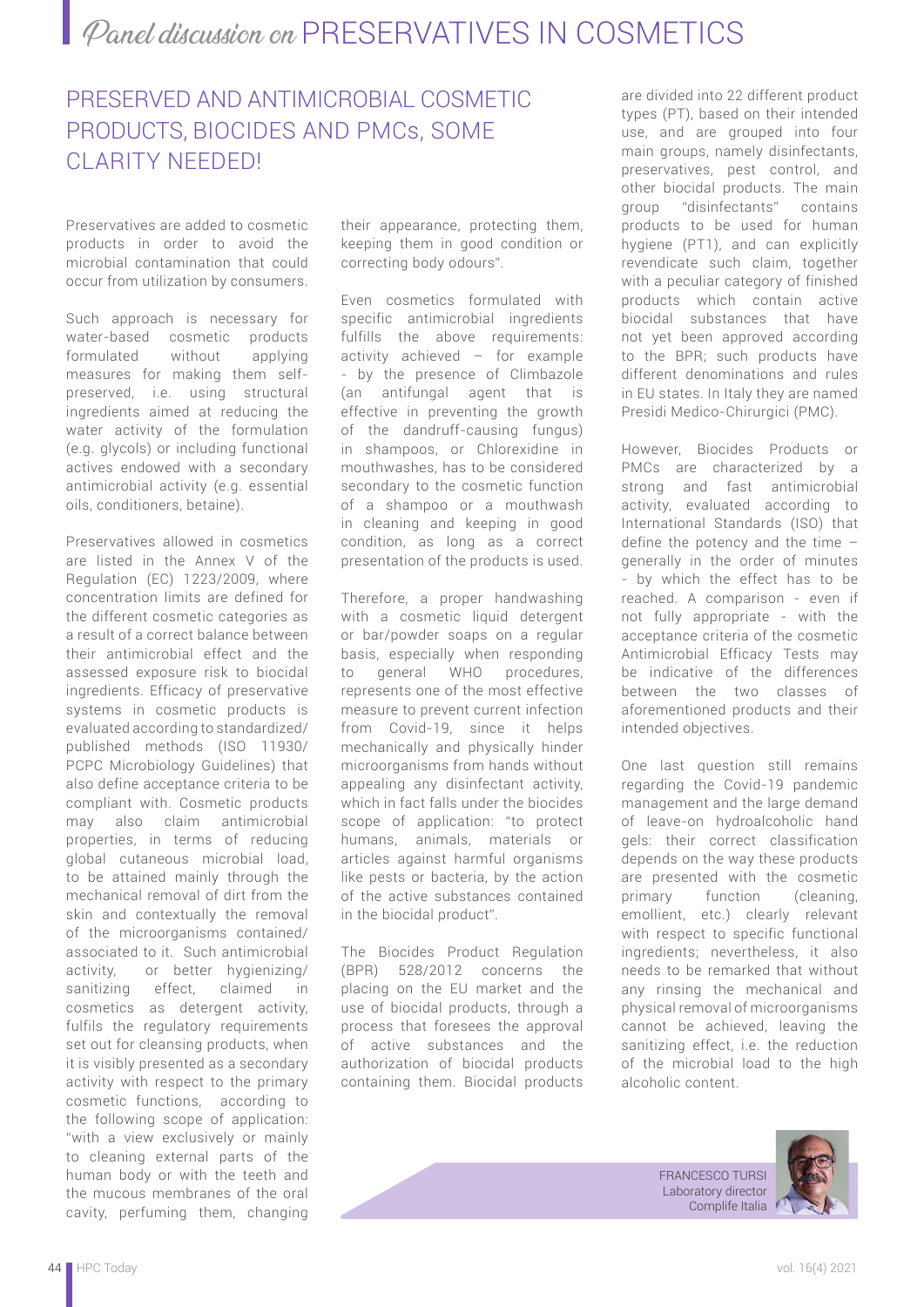# PROTECT CONSUMERS & BRANDS WITH ROBUST PRESERVATION

Imagine driving in a car many decades ago. What safety features are present? Maybe you are wearing a seatbelt, but does the vehicle have airbags? ABS brakes? A back-up camera? Or perhaps the child safety seat is flimsy. Today's<br>automobiles incorporate decades incorporate decades of layered safety features built on an evolving understanding of safety requirements. No single safety feature is enough on its own, but together, they create a robust framework to protect the consumer from dangerous accidents.

The approach to preserving personal care products has evolved in a similar fashion. As we understand what is required for long-term product safety, preservation has become more challenging. With this understanding, new methods to enhance preservative efficacy and make formulations more robust are developing. Preservation is an essential element of a consumer product. Just like a car's integrated safety system, protecting products against microbial contamination requires consideration of every aspect of the formulation's multilayered safety system.

### EVOLVING CONSUMER SENTIMENTS DRIVE GREENER CHOICES

Since the beginning of the pandemic, consumers are very aware of the importance of safety for themselves and their families. In their time at home, many consumers are intently scanning labels and reading articles on the safety of products. Even retailers such as Target and Amazon are pursuing this effort by banning products containing certain ingredients.

Preservatives are one of those required safety features, which provide products with a long shelf life and protect consumers from contamination by bacteria, yeasts, and molds and the safety hazards posed by these microbes. This critical safety component also protects the brand from product recalls that are detrimental to future sales. Nothing could be worse for a brand's reputation than a consumer opening a container, discovering mold growing in the product, and then sharing a photo on social media.

Additionally, the pandemic has increased consumers' exposure to products such as hand soaps, wipes, surface cleaners, and laundry care. Several traditional chemistries have been scrutinized for safety, irritation, and sustainability concerns, including preservatives that are not readily biodegradable.

Just like the car's safety system, it is important to design a well-constructed preservative safety system within your product formulation. It is no longer feasible to add a single preservative as an after-thought at the end of formulation.

### CREATING A ROBUST, INTEGRATED SAFETY NETWORK

Emerald's recent innovations have focused on how to tailor a safety formula creating robust products that resist microbial growth and provide long shelf life. Similar to a car's safety

network, the formulator must create layers of protection to safeguard consumers from contamination of their personal care products.

By carefully selecting ingredients, prioritizing plant hygiene, and utilizing hurdle technologies, formulators can tailor products for robust microbial protection. In addition to selecting an effective, green, skin-friendly preservative, incorporate the following:

- Use high purity ingredients and quality water.
- Consider the appropriate pH and water activity for the product.
- Leverage ingredient synergies by including beneficial levels of multifunctional boosters or chelating agents in the formula.
- Ensure the manufacturing process and final product packaging minimize potential for microbial contamination.

It's also important to consider the full product lifespan, from manufacturing, to how the consumer will use the product, to how long it will be used before disposal.

All of these considerations should influence the overall approach to microbial control and must be determined at the beginning of formulating. In addition to protecting the consumer, this can help to prevent a potential recall, as well as the associated costs and damage to brand reputation.

ROSANNA STOKES Business Development Manager, Emerald Kalama Chemical



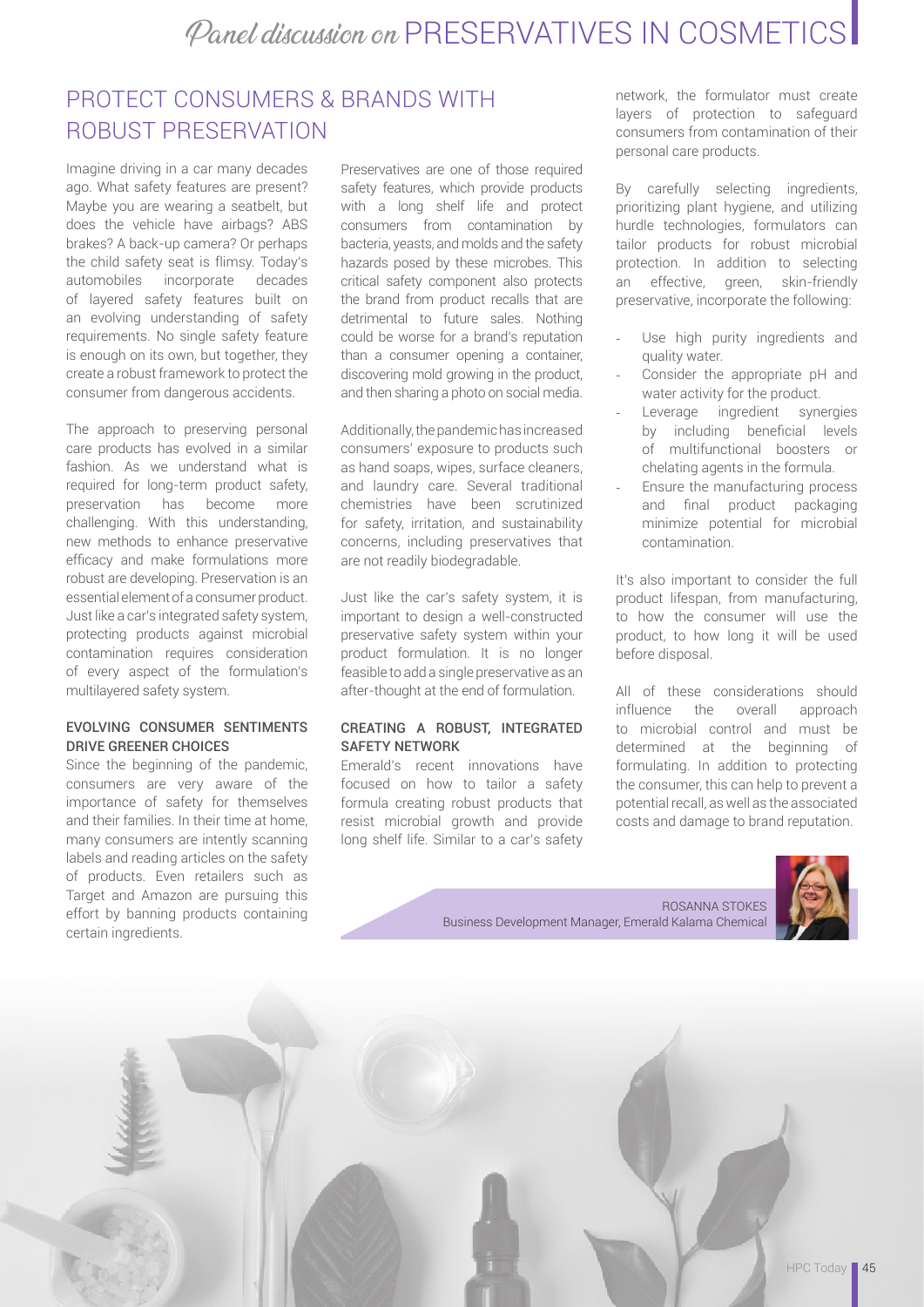## THE FUTURE OF COSMETIC PRESERVATION

### I have a dream:

The unprecedented situation caused by a worldwide pandemic has a few good side-effects. Primarily of course it has caused a disruption in social life, economies, supply chains and careers. Not to mention the millions who fell sick and even lost their lives.

So what could a positive side of all this be in the scope of this discussion?

People are starting to care about science.

All of a sudden we are surrounded by friends and family, who are interested in science, learning how to read statistics and follow research that a little over a year ago was only interesting for science nerds.

In the cosmetic industry we are often dealing with fabricated opinions and unscientific chemophobia. Unfortunately, some companies gladly use this as a marketing tool to sell their products, but for most of us this represents an additional hurdle that needs to be overcome. Usually these opinions do not come from within our community but are pushed by popular magazines, influencers and the like. Sure, the cosmetic brands are selling dreams, but to fill them with life you need solid studies, cosmetic science and chemistry rather than unsubstantiated marketing stories.

My dream is that we now start to talk about chemistry and preservation in a more relaxed way. I am sure that among this panel there are experts with different opinions, different strategies for preservation, some using "chemical" preservatives, others "green" alternatives. In the end there are many ways to create a safe preservation that is designed to protect the product and health of its users, and all of them are fine and should be respected as long as they have a solid database to prove their performance and toxicological safety.

There is no need to trash-talk competitive products if you have the ability to convince with know-how and quality. Recently I witnessed a case of a Paraben-critical post on social media. To my surprise, the overwhelming reaction of industry experts was very angry with comments about missing facts and poor scientific background.

The take away from this should be that opinions about preservation are diverse and your ideas should always be built on a sound scientific architecture.

If consumers continue to learn eagerly not only about virology but also about chemistry and cosmetic science then it will be more difficult to lure them with misleading claims. It is our responsibility to educate them rather than finding new loopholes to sell products with unscientific claims.

The future of preservation will be followed up by more educated and critical consumers. Since the silver bullet in preservation chemistry is still not found - and most certainly never will be - we at Evident Ingredients continue to build the protection of products on a variety of chemicals (vegetal and petrochemical based) with complementing activities. If you are dealing with microorganisms for years, these little fellows teach you a good lesson or two. There are millions of different microbes and not all react to the same preservative.

The one fits all, simple-to-use, natural and cheap preservative does not exist (unfortunately). We need to combine different ones in smart ways and make them work against different types of microbes and in different environments (cosmetic formulations).

A toolbox filled with many effective antimicrobials is necessary to meet the needs of every formulation.

Experts for preservation will be needed, too. They are the ones who can advise the formulator on how to improve the protection when the preservative performance is not sufficient.

While the life cycle of some preservatives seems to come to an end, the industry will require new, effective materials to replace them. Maybe not everything needs to be natural, but obviously there is a continuing trend pointing at sustainable raw materials. Research will be necessary and is under way in many R&D labs, but regulations are making it more difficult to launch new chemistries. Even if there was a totally new substance found – it would be anything but easy to make it available to the market. It is more likely that existing raw materials need to be studied in more detail and used in a broader way. The "hurdle approach" and new packaging technologies are already helping to reduce the preservative load. Effective antimicrobials will do the rest.



FERNANDO IBARRA Managing Director Evident Ingredients

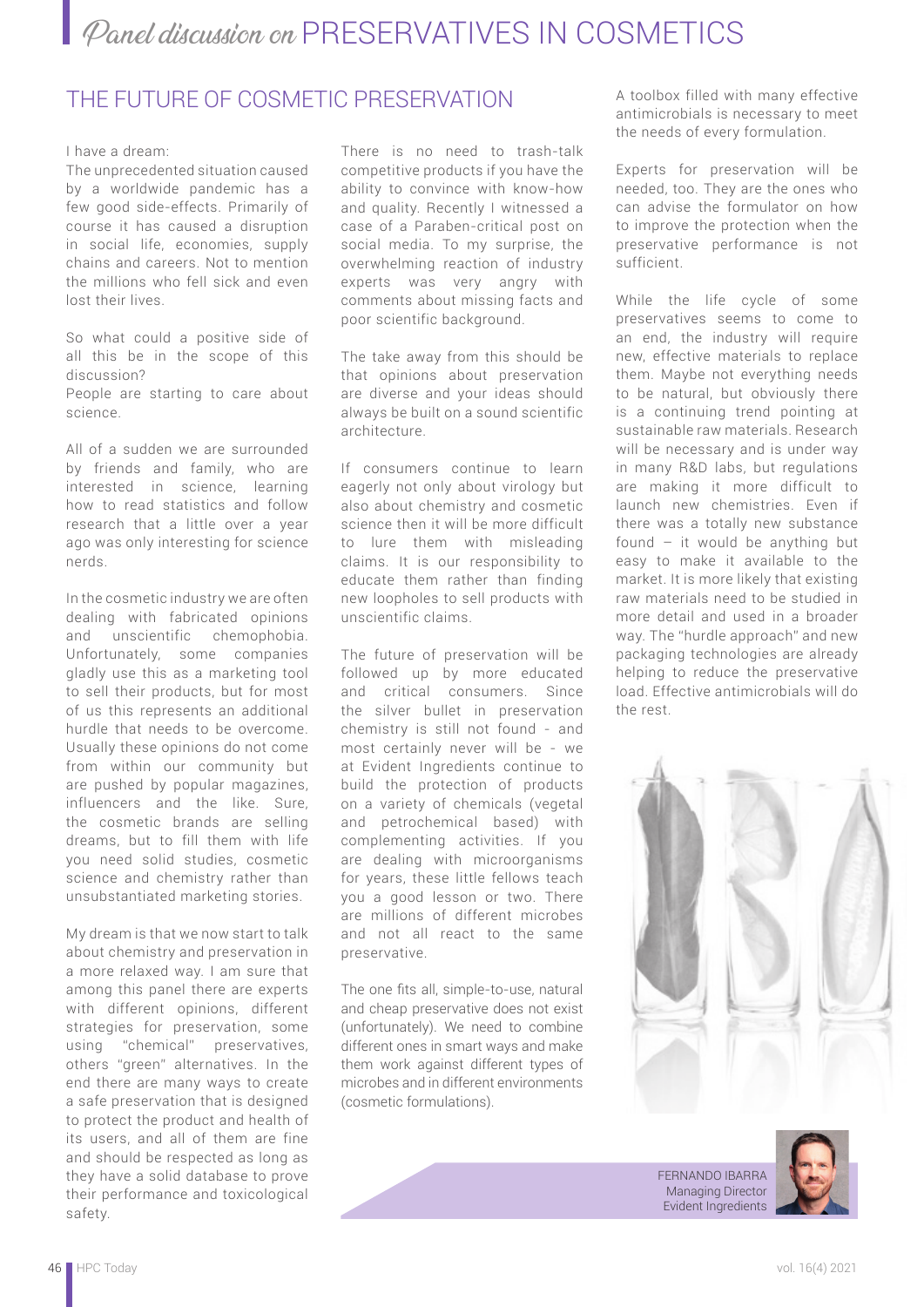# PERSONAL CARE PRESERVATIVES AND SKIN MICROBIOTA: ANY CORRELATION?

As many of you might know, our body is full (inside and outside) of microorganisms. The ones covering our skin are what is called the Skin Microbiota, a topic that in the past few years aroused a growing interest in the Personal Care field thanks to its extreme importance for skin ecosystem so, it is essential to guarantee its own vitality and activity. The way to achieve this balance is to keep a state of health in which all the different species composing the microbiota are in equilibrium. That's something we can do by selecting what we apply on our skin, which is a hard job! Not to consider all the factors that sometimes we cannot control, like pollution and UV-rays. Luckily, we can choose which products to use. Cosmetics are a complex and well-studied formulation that gives benefit to our skin but at the same time need to be protected themselves. In fact, they can be easily contaminated by the surrounding environment, including consumer's behaviour. That's basically why all cosmetic products need a preservative system that avoids contamination by potentially pathogenic microorganisms.

Knowing this, let's take a step back to skin microbiota. One big question mark is addressed to preservatives, since they have an intrinsic antimicrobial activity. It is then logic and interesting to ask, do they affect skin microbiota? And if they do, to what extent? Or do they act selectively on pathogens? These are really difficult questions to answer to. Some researchers

in a few articles tried to evaluate this interaction with tests, unfortunately without coming to a concrete common answer, so far. The difficulty lies in the experimental approach. *In-vitro* methods have some limitations, like the possibility to analyse only a limited part of all the microorganisms inhabiting the skin area taken in consideration. An *in-vivo* approach would imply to use the preservative in a finished formulation, where other ingredients could interfere with the experiment. Moreover, factors like lifestyle, geographical location and diet would affect results with no universal answer. We see now that it's not that easy to test this interaction, right? Well, we can start with studies and trials that partially answer this topic and that's what here at ROELMI HPC started to do a few years ago.

One of our R&D project is focused on answering the following questions: Microbiota-friendly ingredients may interfere with Preservatives efficacy? Preservatives may impact on Skin microbiota? As said before, there would be many more, but let's start from the basics. We considered two emulsions with the same formula and introduced prebiotics in one of them and tyndallized microorganisms in the other one, in order to strengthen the skin barrier, to balance the skin microbiota composition and to make it stronger against external factors and potential pathogens aggression.

The two formulations were compared to a blank emulsion (without the addition of microbiota-friendly ingredients). All of them were protected by one of our preservative system.

The Challenge tests we performed highlighted that the presence of "good for microorganisms" ingredients did not affect the antimicrobial activity of the preservative system against bacteria and the yeast. Speaking about mould (*Aspergillus brasiliensis*), it would seem that when the prebiotic is in the formula, there is a slightly lower decrease of the count but still respecting the criteria, while with tyndallized microorganisms the efficacy of the preservative system seems to be even boostered. This is of course a preliminary study, but let's collect what we can: ingredients used in the formulas did not affect considerably the preservation system, which is in contrast with the reasonable expectation that these Microbiota-friends would affect the preservatives efficacy. We could suppose that the vice versa is true as well, meaning that also preservatives do not affect that much the skin microbiota *eubiosis*, but at the same time we can't be sure about it. That's why this topic needs to be deepened, for example with *in-vivo* treatments and metagenomic analysis, which are the next steps in our research project. So as you can see, when we talk about cosmetics, it's not only a decorative benefit, rather it is something that contributes to our wellness. And who are we not to care about our skin's health?

ARIANNA FILIPPINI Product Manager Formula Protection ROELMI HPC



# COSMETIC PRESERVATIVES IN TODAY'S MICROBIOME WORLD

Preservatives are natural or synthetic ingredients that are used to prevent microbial growth, spoilage, and contamination of personal care products. Microbial contamination can lead to significant health problems, from skin irritation to infections. A preservative may also be added to protect against oxidative damage, and in this instance, these ingredients are also called antioxidants. Developing a robust system of preservation is

critical to maintain long term stability and safety of a cosmetic formulation. An ideal preservative should be stable and effective at the target pH of the product, easy to use, compatible with raw materials and formulations, nonirritating and globally approved by regulatory agencies.

### DO ALL PRODUCTS NEED PRESERVATIVES?

All water-based formulations including

creams, lotions, shampoos require preservatives. Preservatives are normally added to eye care agents, even if they are water free. Anhydrous products such as balms and oil-based products, do not necessarily require preservatives.

### THE INTRIGUING CASE OF PARABENS IN COSMETICS

Parabens, organic acids, alcohols, formaldehyde releasers, and inorganic compounds are some commonly used preservatives (1). Parabens are a group of *p*-hydroxybenzoic acid esters that are used widely as antimicrobial agents. The methyl, ethyl, propyl and butyl derivatives